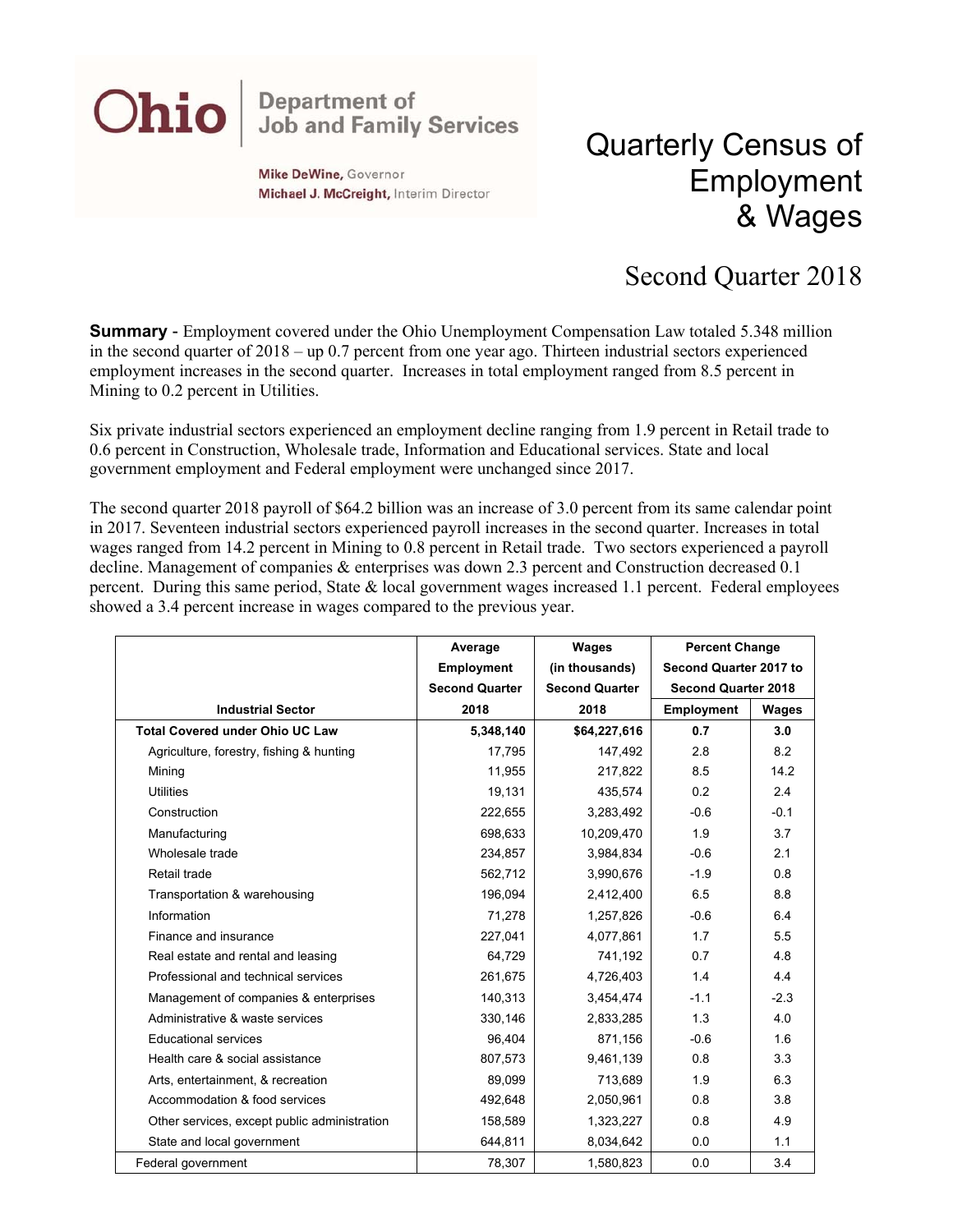Nine of Ohio's largest counties experienced employment increases from their second quarter 2017 levels. Increases ranged from 1.8 percent in Mahoning County to 0.4 percent in Lorain County. Summit County experienced the only decline, down 0.4 percent from a year ago.

All ten of Ohio's largest counties experienced payroll increases since 2017. Payroll gains ranged from 3.9 percent in Mahoning County to 1.1 percent in Butler County.

|                                        | Average               | Wages                 | <b>Percent Change</b>      |       |
|----------------------------------------|-----------------------|-----------------------|----------------------------|-------|
|                                        | <b>Employment</b>     | (in thousands)        | Second Quarter 2017 to     |       |
|                                        | <b>Second Quarter</b> | <b>Second Quarter</b> | <b>Second Quarter 2018</b> |       |
| <b>Industrial Sector</b>               | 2018                  | 2018                  | <b>Employment</b>          | Wages |
| <b>Total Covered under Ohio UC Law</b> | 5,348,140             | \$64,227,616          | 0.7                        | 3.0   |
| <b>Butler</b>                          | 154,839               | \$1,814,070           | 1.0                        | 1.1   |
| Cuyahoga                               | 710,848               | \$9,688,768           | 0.5                        | 3.6   |
| Franklin                               | 741,753               | \$9,837,333           | 0.7                        | 2.8   |
| Hamilton                               | 511,207               | \$7,286,210           | 0.5                        | 3.5   |
| Lorain                                 | 98,296                | \$1,017,358           | 0.4                        | 2.5   |
| Lucas                                  | 208,540               | \$2,343,752           | 1.2                        | 2.6   |
| Mahoning                               | 97,404                | \$920,657             | 1.8                        | 3.9   |
| Montgomery                             | 251,201               | \$2,894,803           | 0.5                        | 3.5   |
| Stark                                  | 160,282               | \$1,614,695           | 0.8                        | 2.8   |
| Summit                                 | 265,454               | \$3,159,126           | $-0.4$                     | 3.3   |
| All other counties                     | 2,148,316             | \$23,650,844          | 0.8                        | 2.7   |

The chart that follows presents the percentage of Ohio covered employment in each of the ten largest counties and all other counties combined. Ten of Ohio's 88 counties account for almost 60 percent of the state's covered employment.



## **Percentage of Second Quarter 2018 Employment - Ten Largest Counties**